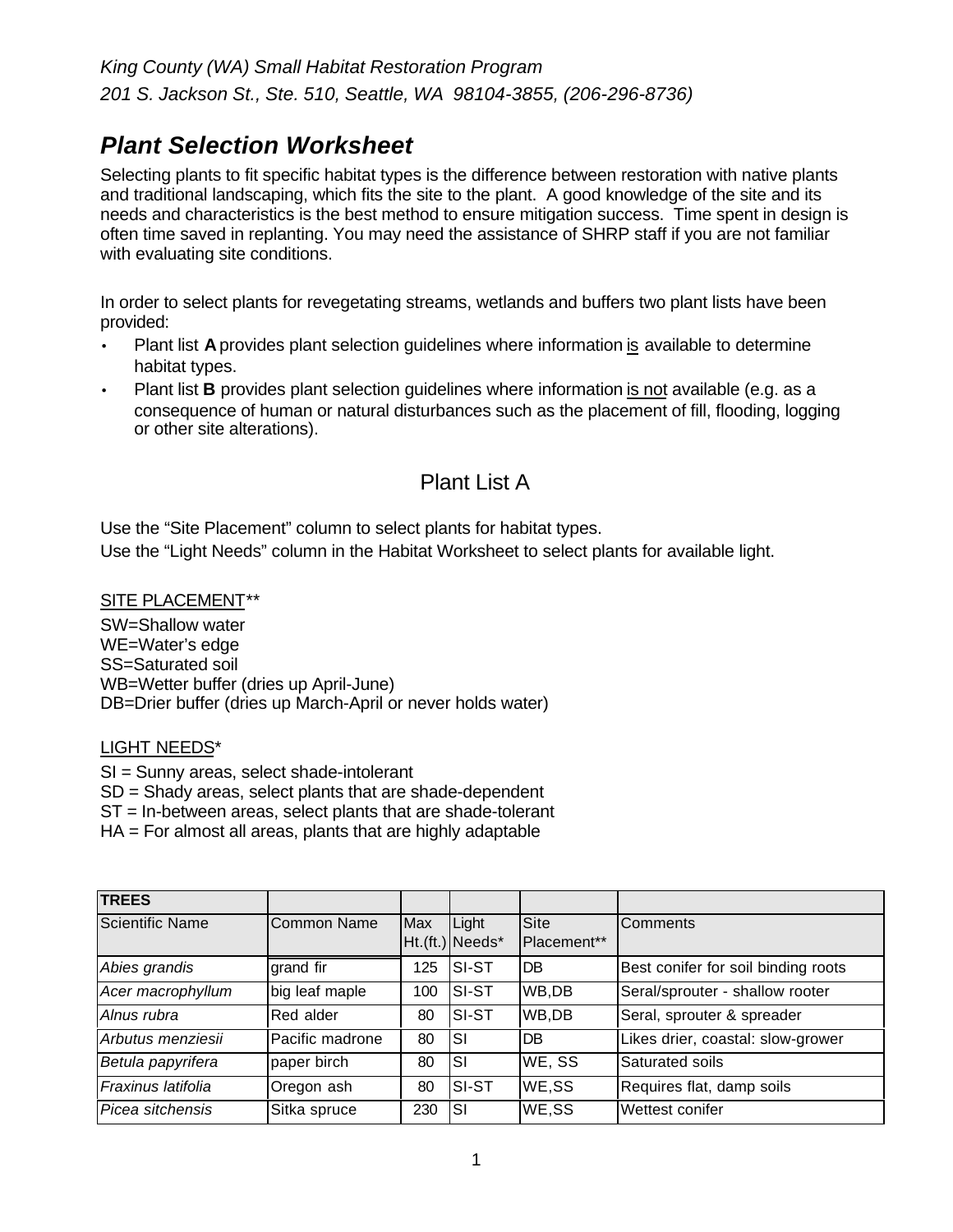| <b>TREES</b>           |                       |     |                          |                            |                                            |
|------------------------|-----------------------|-----|--------------------------|----------------------------|--------------------------------------------|
| <b>Scientific Name</b> | Common Name           | Max | Light<br>Ht.(ft.) Needs* | <b>Site</b><br>Placement** | <b>Comments</b>                            |
| Pinus contorta         | Shore pine            | 60  | HA                       | WE, WB, DB                 | Tolerates poor soil                        |
| Pinus monticola        | Western white<br>pine | 120 | <b>SI</b>                | WB,DB                      | NOT within 900' of Ribes spp.!             |
| Populus tremuloides    | quaking aspen         | 75  | <b>SI</b>                | <b>DB</b>                  | Seral in montane                           |
| Populus trichocarpa    | black cottonwood      | 200 | HA                       | WE,SS,WB                   | Seral; sprouter                            |
| Prunus emarginata      | bitter cherry         | 50  | <b>SI</b>                | <b>DB</b>                  | Tree form has heavily pubescent<br>leaves. |
| Pseudotsuga menziesii  | Douglas fir           | 300 | <b>SI</b>                | WB,DB                      | Driest conifer-seral, fast grower          |
| Taxus brevifolia       | Pacific yew           | 80  | ST-SD                    | <b>WB</b>                  | Very slow growing                          |
| Thuja plicata          | western red cedar     | 230 | <b>SD</b>                | SS, WE, WB                 | Basic to PNW & wetlands                    |
| Tsuga heterophylla     | western hemlock       | 200 | <b>SD</b>                | <b>DB</b>                  | Dry conifer                                |

| <b>SHRUBS</b>          |                          |                |                            |                     |                                                |
|------------------------|--------------------------|----------------|----------------------------|---------------------|------------------------------------------------|
| <b>Scientific Name</b> | <b>Common Name</b>       | Max            | Light<br>$Ht.(ft.)$ Needs* | Site<br>Placement** | Comments                                       |
| Acer circinatum        | vine maple               | 25             | SD                         | WB,DB               | Needs canopy shade or lots of<br>moisture.     |
| Amelanchier alnifolia  | serviceberry             | 20             | $\overline{\mathsf{SI}}$   | DB                  | Edge-loving                                    |
| Berberis aquifolium    | tall Oregon grape        | $\overline{7}$ | <b>SD</b>                  | DB                  | Dry sites                                      |
| Berberis nervosa       | short Oregon<br>grape    | 4              | ST-SD                      | DB                  | <b>Drier sites</b>                             |
| Cornus stolonifera     | red-osier<br>dogwood     | 20             | <b>ST</b>                  | WE,SS,WB            | Takes sun if has lots of moisture              |
| Corylus cornuta        | hazelnut                 | 15             | <b>ST</b>                  | DB                  | Good wildlife habitat                          |
| Crataegus douglasii    | black hawthorn           | 20             | SI                         | WB,DB               | Typically on meadow hummocks                   |
| Gaultheria shallon     | salal                    | $\overline{7}$ | ST-SD                      | DB                  | Basic forest groundcover                       |
| Holodiscus discolor    | ocean spray              | 10             | SI-ST                      | DB                  | Drought-tolerant, edge-loving                  |
| Lonicera involucrata   | black twinberry          | 10             | SI-ST                      | WE,SS,WB            | Takes sun if has lots of moisture              |
| Myrica gale            | sweetgale                | $\,6$          | SI                         | WE,SS               | Common in scrub-shrub wetlands                 |
| Oemleria cerasiformis  | Indian plum              | 15             | $\overline{SD}$            | WB,DB               | Sub-canopy                                     |
| Oplopanax horridus     | Devil's club             | $\overline{7}$ | <b>ST</b>                  | WE, WB              | Needs good drainage, forms thickets            |
| Philadelphus lewisii   | mock orange              | 10             | SI-ST                      | WB,DB               | Likes streams, good drainage                   |
| Physocarpus capitatus  | Pacific ninebark         | 20             | SI-ST                      | WB,DB               | Needs good drainage                            |
| Prunus virginiana      | choke cherry             | 20             |                            | DB                  | Native to the whole US                         |
| Pyrus fusca            | western crabapple        | 35             | SI-ST                      | WE, WB              | Edges - most of value in streamside<br>control |
| Rhamnus purshiana      | cascara                  | 30             | ST-SD                      | WB,DB               | Found in most wetlands                         |
| Ribes bracteosum       | stink currant            | 10             | <b>ST</b>                  | WB,DB               | Transition                                     |
| Ribes lacustre         | prickly currant          | $\overline{7}$ | $\overline{\mathsf{ST}}$   | WB,DB               | Can take drought                               |
| Ribes sanguineum       | red-flowering<br>currant | $\overline{7}$ | SI                         | WB,DB               | Doesn't form thickets!                         |
| Rosa gymnocarpa        | Wood rose                | $\overline{7}$ | <b>ST</b>                  | DB                  | Tough, hardy                                   |
| Rosa nutkana           | Nootka rose              | 10             | <b>ST</b>                  | SS, WB              | Rapid volunteer on damp soil                   |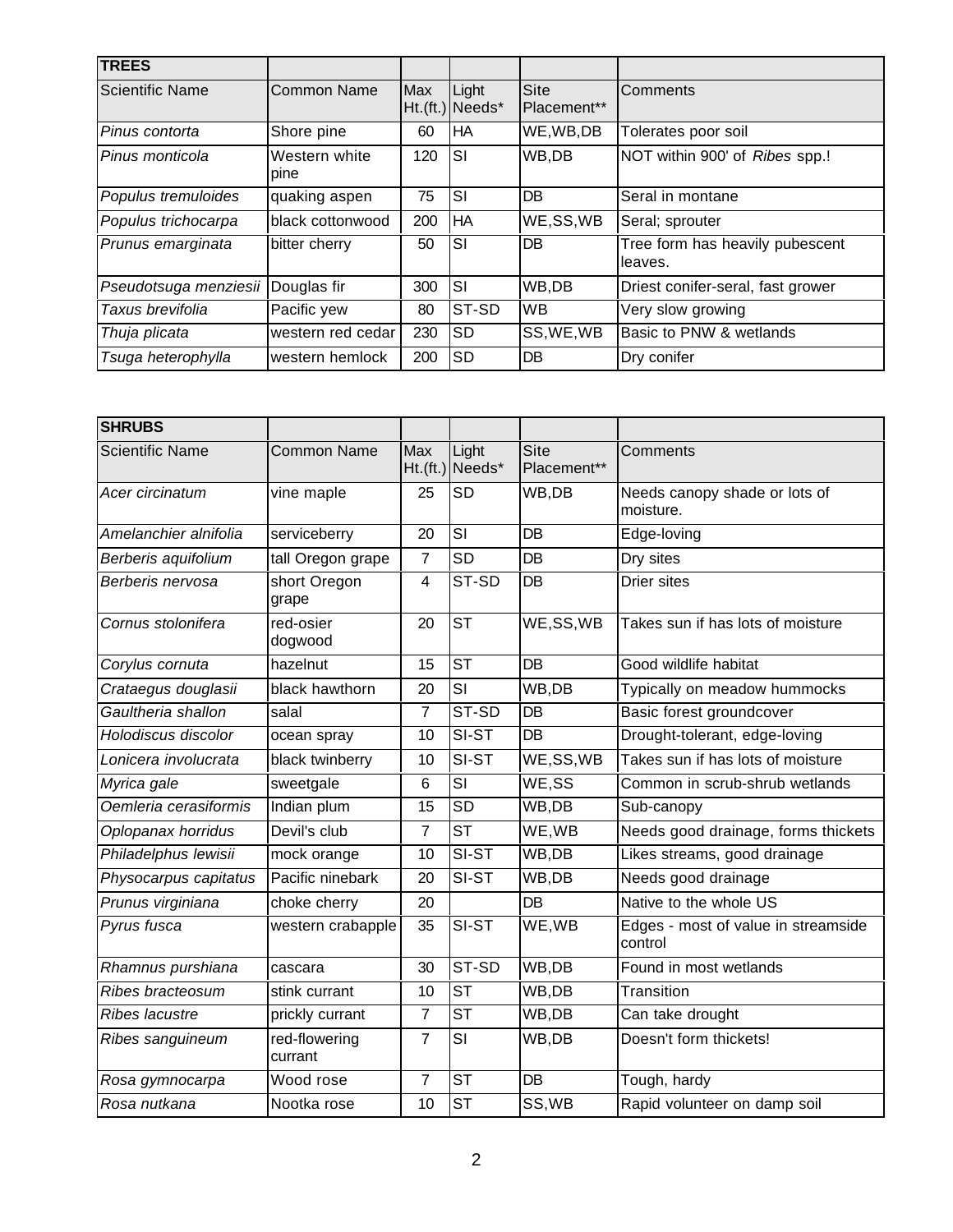| <b>SHRUBS</b>          |                          |     |                          |                            |                                                      |
|------------------------|--------------------------|-----|--------------------------|----------------------------|------------------------------------------------------|
| <b>Scientific Name</b> | Common Name              | Max | Light<br>Ht.(ft.) Needs* | <b>Site</b><br>Placement** | Comments                                             |
| Rosa pisocarpa         | clustered rose           | 7   | <b>ST</b>                | WE,SS,WB                   | Will hybridize with nootka rose                      |
| Rubus leucodermis      | black raspberry          | 10  | <b>ST</b>                | DB                         | Good buffer planting                                 |
| Rubus parviflorus      | thimbleberry             | 10  | SI                       | DB                         | Seral groundcover in clear-cuts,<br>drought tolerant |
| Rubus spectabilis      | salmonberry              | 15  | HA                       | WE, WB, DB                 | Takes sun if has lots of moisture                    |
| Salix geyeriana        | Geyer willow             | 15  | SI                       | SW, WE                     | Likes inundation, sluggish water, wet<br>meadows     |
| Salix hookeriana       | Hooker's willow          | 20  | SI                       | SW, WE, SS                 | Only found <5 mi. from coast                         |
| Salix lasiandra        | Pacific willow           | 50  | <b>HA</b>                | WE,SS,WB                   | Common, tolerant, prefers riparian                   |
| Salix scouleriana      | Scouler willow           | 35  | <b>ST</b>                | SS, WB, DB                 | Upland & wetland                                     |
| Salix sitchensis       | Sitka willow             | 25  | <b>HA</b>                | WE,SS,WB                   | Common, tolerant                                     |
| Sambucus racemosa      | red elderberry           | 20  | <b>HA</b>                | WB,DB                      | Rapid grower, tolerates sun, seral<br>on clear-cuts  |
| Sorbus sitchensis      | Cascade<br>mountain ash  | 15  | SI-ST                    | WB,DB                      | Montane, not to be mistaken for S.<br>aucuparia      |
| Symphoricarpos albus   | snowberry                | 7   | SI                       | WB,DB                      | Common, tolerant                                     |
| Vaccinium ovatum       | evergreen<br>huckleberry | 5   | <b>SD</b>                | DB                         | Prefers mature shade                                 |
| Vacciniumparvifolium   | red huckleberry          | 13  | <b>SD</b>                | DB                         | Requires lots of organic matter                      |

| <b>Sedges and Rushes</b>                                      |                      |                   |                 |                            |                                                     |
|---------------------------------------------------------------|----------------------|-------------------|-----------------|----------------------------|-----------------------------------------------------|
| <b>Scientific Name</b>                                        | <b>Common Name</b>   | <b>Max</b><br>Ht. | Light<br>Needs* | <b>Site</b><br>Placement** | Comments                                            |
| Carex comosa                                                  | <b>Bristly sedge</b> | $\overline{c}$    | SI              | SW, WE, SS                 | Rare in King County                                 |
| Carex lenticularis                                            | Shore sedge          | 3                 | SI              | WE,SS                      | From shore to high mountains                        |
| Carex lyngbyei                                                | Lyngby sedge         | 3                 | SI              | SW, WE, SS                 | Coastal only                                        |
| Carex obnupta                                                 | Slough sedge         | $4\frac{1}{2}$    | <b>ST</b>       | SW, WE, SS                 | Extremely common, coast to<br>Cascade crest         |
| Carex rostrata<br>(utriculata)                                | Beaked sedge         |                   | SI-ST           | SW, WE, SS                 | Common                                              |
| Carex stipata                                                 | Sawbeak sedge        | 3                 | SI-ST           | SW, WE, SS                 | Lowland to mid-montane                              |
| Eleocharis acicularis                                         | Spikerush            | $\frac{1}{2}$     | SI              | SW, WE                     | Rhizomatous, lowland to mid-<br>montane             |
| Eleocharis palustris                                          | Common<br>Spikerush  | $\frac{1}{2}$     | SI              | SW, WE                     | Rhizomatous, coastal to mid-montane                 |
| Juncus acuminatus                                             | Tapered rush         | $\overline{2}$    | <b>SI</b>       | SW, WE                     | Tolerant                                            |
| Juncus articulatus                                            | Jointed rush         | $\overline{2}$    | SI              | SW,WE                      | Tolerant                                            |
| Juncus effusus (var.<br>pacificus, gracilis native<br>to PNW) | Soft rush            | 3                 | SI-ST           | SW, WE, SS                 | Weedy, common, hardy - often<br>invasive            |
| Juncus ensifolius                                             | Dagger leaf rush     | $\overline{2}$    | SI              | SW, WE, SS                 | Lowland to mid-montane, lovely<br>flowers & foliage |
| Juncus oxymeris                                               | Pointed rush         | 3                 | SI              | SW, WE, SS                 | Lowland                                             |
| Scirpus acutus                                                | Hardstem bulrush     | 6                 | SI              | SW,WE                      | Tolerates up to 3' of water; common,<br>hardy       |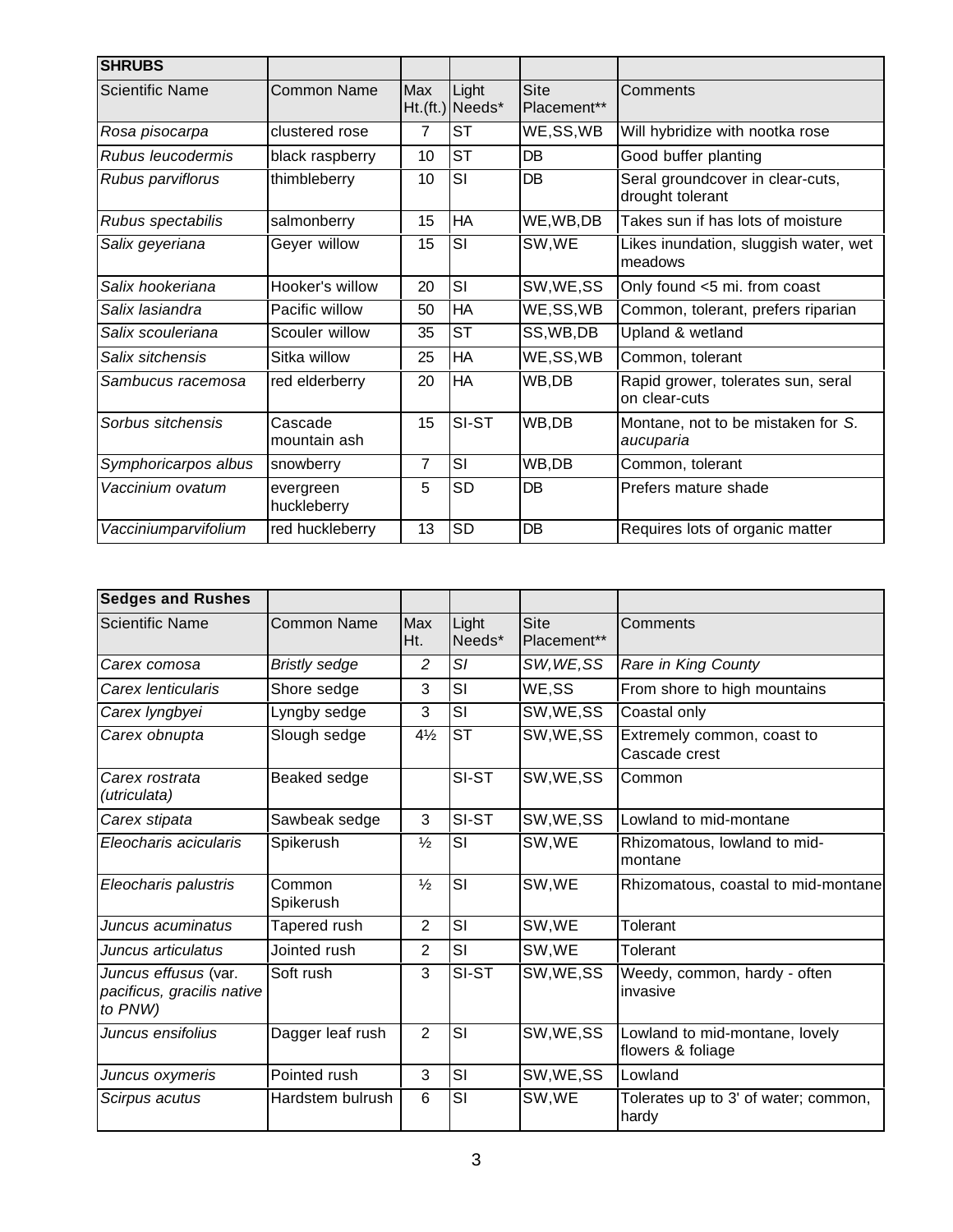| <b>Sedges and Rushes</b> |                          |                    |                      |                     |                                               |
|--------------------------|--------------------------|--------------------|----------------------|---------------------|-----------------------------------------------|
| Scientific Name          | ICommon Name             | <b>Max</b><br>IHt. | Light<br>Needs*      | Site<br>Placement** | <b>IComments</b>                              |
| Scirpus maritimus        | Saltmarsh bulrush        | $4\frac{1}{2}$ SI  |                      | ISW.WE              | Coastal only                                  |
| Scirpus microcarpus      | Small-fruited<br>bulrush |                    | $4\frac{1}{2}$ SI-ST | SW, WE, SS          | Lowland to mid-montane, very<br><b>common</b> |

| Grasses                             |                               |                |                          |                            |                                                  |
|-------------------------------------|-------------------------------|----------------|--------------------------|----------------------------|--------------------------------------------------|
| <b>Scientific Name</b>              | Common<br>Name                | Max            | Light<br>Ht.(ft.) Needs* | <b>Site</b><br>Placement** | Comments                                         |
| Alopecurus aequalis                 | Short-awn<br>foxtail          |                | SI-ST                    | SW, WE, SS                 | Often submerged                                  |
| Alopecurus geniculatus              | Water foxtail                 | $1\frac{1}{2}$ | SI-ST                    | SW, WE, SS                 | Often submerged, tolerant                        |
| Beckmannia syzigachne               | American<br>sloughgrass       | 2              | SI                       | WE,SS                      | Good wildlife forage, lowland to mid-<br>montane |
| Calamagrostis canadensis            | <b>Bluejoint</b><br>reedgrass |                |                          | WE,SS,WB                   | Rhizomatous, coastal to mid-montane              |
| Cinna latifolia                     | Wood reed                     | 6              | <b>ST</b>                | WE,SS,WB                   | Coastal to sub-alpine                            |
| Deschampsia caespitosa              | Tufted<br>hairgrass           | $\overline{2}$ | SI                       | WE,SS,WB                   | Common, keystone species in wet<br>meadows       |
| Elymus glaucus                      | Blue wildrye                  | $\overline{2}$ | SI                       | DB                         | Very drought-tolerant, good wildlife<br>forage   |
| Festuca idahoensis                  | Idaho fescue                  | $2\frac{1}{2}$ | SI                       | DB                         | Drought-tolerant                                 |
| Festuca rubra var. rubra            | Red fescue                    | $2\frac{1}{2}$ | SI                       | SS, WB                     | Common, tolerant                                 |
| Glyceria borealis<br>(occidentalis) | Northern<br>mannagrass        | 4              | <b>ST</b>                | WE,SS                      | Tolerates up to 3' of water                      |
| Glyceria elata                      | Tall<br>mannagrass            | $4\frac{1}{2}$ | <b>SD</b>                | WE,SS,WB                   | Prefers streamside                               |
| Panicum occidentale                 | Western panic-<br>grass       |                | SI                       | WE,SS,WB                   | Coastal to sub-alpine                            |

| Ferns                              |                       |     |                          |                    |                                    |
|------------------------------------|-----------------------|-----|--------------------------|--------------------|------------------------------------|
| <b>Scientific Name</b>             | <b>Common Name</b>    | Max | Light<br>Ht.(ft.) Needs* | Site<br>Placement* | <b>Comments</b>                    |
| Athyrium filix-femina              | lady fern             | 3   | <b>ST</b>                | SS, WB             | Very common, tolerant              |
| Blechnum spicant                   | deer fern             | 2   | <b>SD</b>                | <b>WB</b>          | Needs shade, moisture              |
| Dryopteris expansa                 | shield fern           | っ   | <b>SD</b>                | WE,SS,WB           | Likes muddy soil                   |
| Polystichum munitum<br>munimunitum | western sword<br>fern | 5   | <b>ST</b>                | <b>DB</b>          | PNW basic; needs shade or moisture |
| Pteridium aquilinium               | bracken               |     | <b>SI</b>                | DB                 | Seral on disturbed areas           |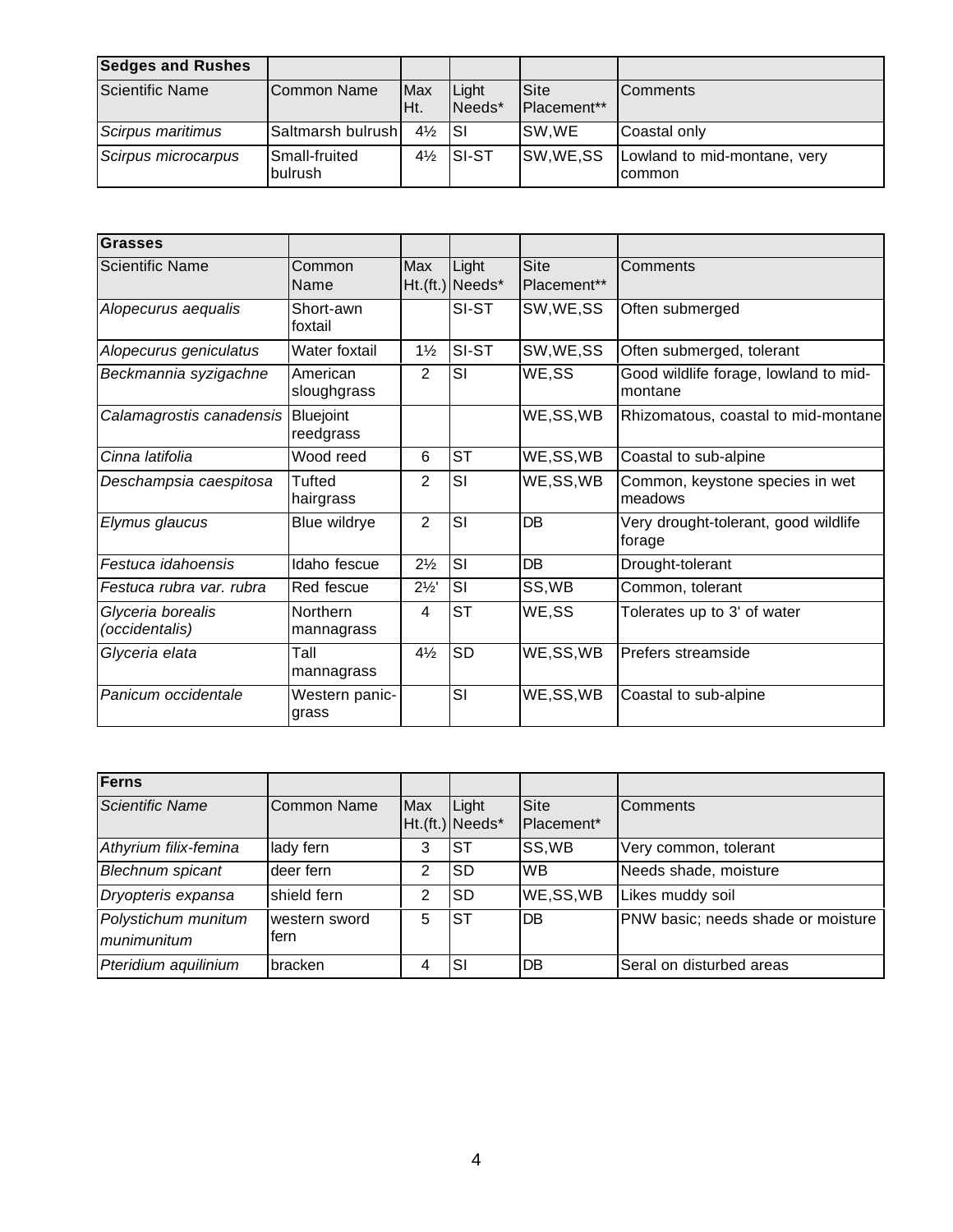| <b>Herbs and Groundcovers</b> |                            |                |                          |                            |                                                       |
|-------------------------------|----------------------------|----------------|--------------------------|----------------------------|-------------------------------------------------------|
| <b>Scientific Name</b>        | <b>Common Name</b>         | Max            | Light<br>Ht.(ft.) Needs* | <b>Site</b><br>Placement** | Comments                                              |
| Achillea millefolium          | Yarrow                     | 1              | SI                       | <b>DB</b>                  | Self-seeds, robust, tolerant                          |
| Anaphalis margaritacea        | Pearly<br>everlasting      | 1              | SI                       | DB                         | Robust, tolerant                                      |
| Arctostaphylos uva-ursi       | Kinnikinnick               | 1              | $\overline{\mathsf{SI}}$ | DB                         | Slow grower - likes dry stony soil                    |
| Aruncus dioicus               | Goat's beard               | $\overline{2}$ | <b>ST</b>                | WB,DB                      | Streamside                                            |
| Caltha palustris              | Marsh marigold             | $\frac{3}{4}$  | <b>ST</b>                | SW,WE                      | Coastal                                               |
| Dicentra formosa              | <b>Bleeding</b> heart      | $1\frac{1}{2}$ | ST-SD                    | WB,DB                      | Very common, tolerant                                 |
| Epilobium angustifolium       | Fireweed                   | 4              | SI                       | DB                         | Seral on clear-cuts, common, tolerant                 |
| Fragaria chiloensis           | Coast strawberry           | $\frac{1}{2}$  | SI                       | DB                         | Rapid spreader, evergreen                             |
| Geum macrophyllum             | Big-leaf avens             | 3              | <b>ST</b>                | WE,SS,WB                   | Common                                                |
| Heracleum lanatum             | Cow parsnip                | 6              | <b>ST</b>                | WE,SS,WB                   | Likes riparian, self-seeds                            |
| Hydrophyllum tenuipes         | Pacific waterleaf          | 1              | ST-SD                    | WB,DB                      | Wet forest groundcover                                |
| Linnaea borealis              | Twinflower                 | $\frac{1}{2}$  | <b>ST</b>                | DB                         | Usually in forests, but seral on clear-<br>cuts       |
| Lupinus polyphyllus           | Big-leaf lupine            | 3              | SI                       | DB                         | Seral, common, tolerant                               |
| Lysichiton americanum         | Skunk cabbage              | $\mathbf{1}$   | <b>SD</b>                | SW, WE                     | Totemic plant, like cedar                             |
| Maianthemum dilatatum         | Wild lily of the<br>valley | 1              | <b>ST</b>                | WB,DB                      | Rapid spreader                                        |
| Mimulus guttatus              | Yellow monkey<br>flower    | 3              | $\overline{\mathsf{SI}}$ | WE,SS,WB                   | Forms sheets near seeps                               |
| Myosotis laxa                 | Small forget-me-<br>not    | $1\frac{1}{2}$ | <b>ST</b>                | WE,SS                      | Uncommon, pretty                                      |
| Oenanthe sarmentosa           | Water parsley              | 3              | <b>ST</b>                | SW, WE, SS                 | Common, hardy, good amphibian<br>habitat              |
| Osmorhiza chiloensis          | Sweet cicely               | $\frac{1}{2}$  | $ST-SD$                  | DB                         | Very common in PNW forest                             |
| Oxalis oregana                | Wood-sorrel                | $\frac{3}{4}$  | <b>ST</b>                | WB,DB                      | Very rapid spreader, robust, highly<br>tolerant       |
| Petasites frigidus            | Coltsfoot                  | $1\frac{1}{2}$ | $\overline{\mathsf{ST}}$ | WE,SS,WB                   | Rhizomatous, good spreader                            |
| Polygonum persicaria          | Lady's thumb               | 3              | SI-ST                    | SW                         | Many species in this genus, good<br>amphibian habitat |
| Potentilla fruticosa          | Bush potentilla            | 3              | SI                       | DB                         | Montane, pretty                                       |
| Smilacina stellata            | Solomon's Star             | $1\frac{1}{2}$ | <b>ST</b>                | <b>WB</b>                  | Forms drifts near streams                             |
| Stachys cooleyae              | Great betony               | 4              | SI-ST                    | WB                         | Common                                                |
| Tellima grandiflora           | Fringecup                  | $\overline{2}$ | <b>ST</b>                | DB                         | Common, tolerant                                      |
| Tiarella trifoliata           | Foamflower                 | $\overline{2}$ | <b>ST</b>                | DB                         | Common, tolerant                                      |
| Tolmiea menziesii             | Piggy-back plant           | $2\frac{1}{2}$ | SD                       | <b>WB</b>                  | Forms drifts near streams                             |
| Viola glabella                | Stream violet              | $\frac{1}{2}$  | SI-ST                    | WB                         | Common, rapid spreader                                |

Habitat requirements derived from: *Flora of the PNW* (Hitchcock & Cronquist); *Plants of the PNW Coast* (Pojar & MacKinnon); Wetland Plants of Western WA (Cooke); Guidelines for Bank Stabilization Projects and Surface Water Design Manual (King County); Proceedings of the Puget Sound Wetlands and Stormwater Management Research Study (9/26/96); and field observations.